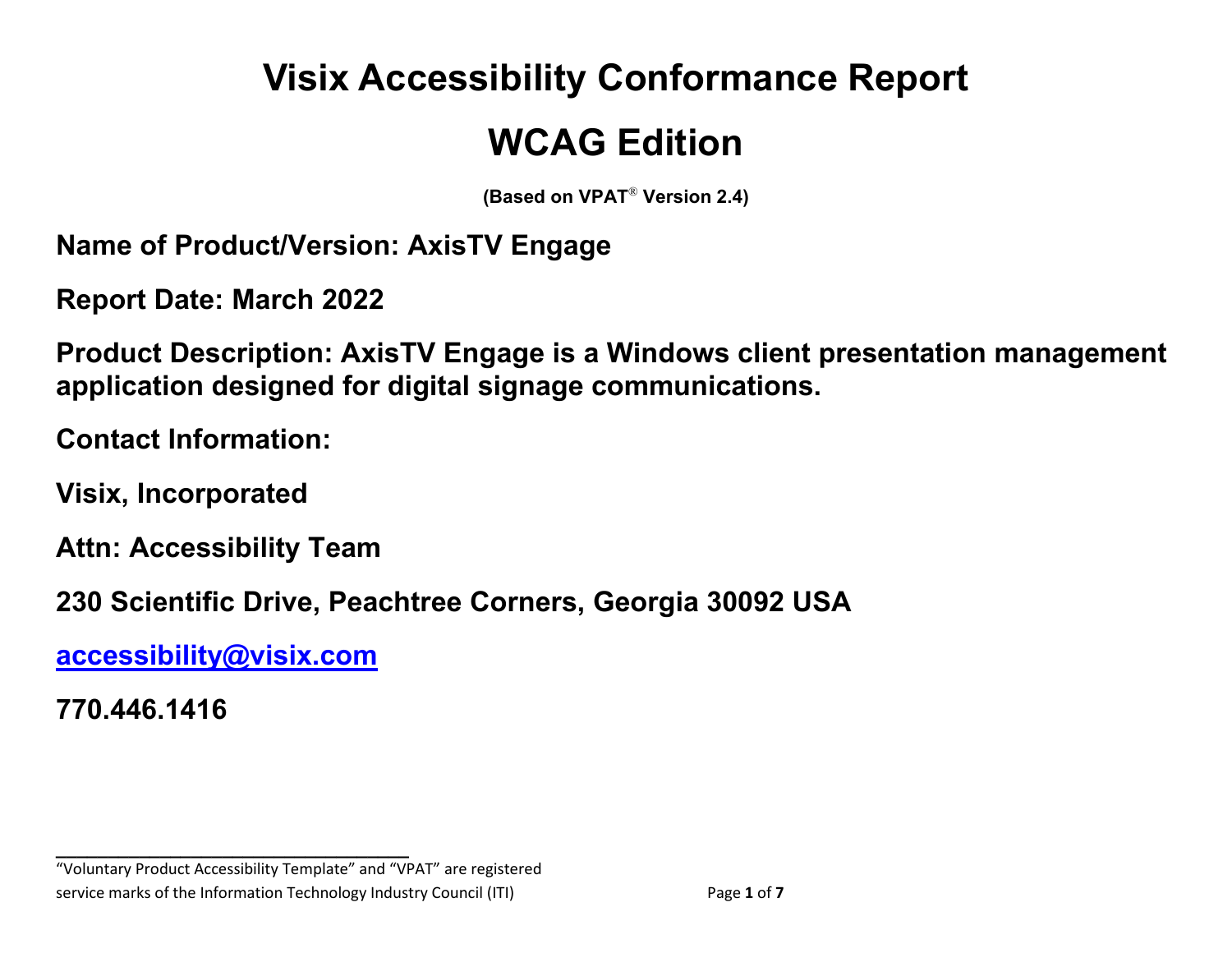**Notes: AxisTV Engage is a client side app that allows for the configuration, simple implementation and control of communication presentations via a compatible media player hardware platform**

## **Evaluation Methods Used: Testing with assistive technologies**

# **Applicable Standards/Guidelines**

This report covers the degree of conformance for the following accessibility standard/guidelines:

| <b>Standard/Guideline</b>                | <b>Included In Report</b> |
|------------------------------------------|---------------------------|
| Web Content Accessibility Guidelines 2.0 | Level A                   |
|                                          | Level AA                  |
| Web Content Accessibility Guidelines 2.1 | Level A                   |
|                                          | Level AA                  |

#### **Terms**

The terms used in the Conformance Level information are defined as follows:

- **Supports**: The functionality of the product has at least one method that meets the criterion without known defects or meets with equivalent facilitation.
- **Partially Supports**: Some functionality of the product does not meet the criterion.
- **Does Not Support:** The majority of product functionality does not meet the criterion.
- **Not Applicable**: The criterion is not relevant to the product.
- **Not Evaluated**: The product has not been evaluated against the criterion. This can be used only in WCAG 2.0 Level AAA.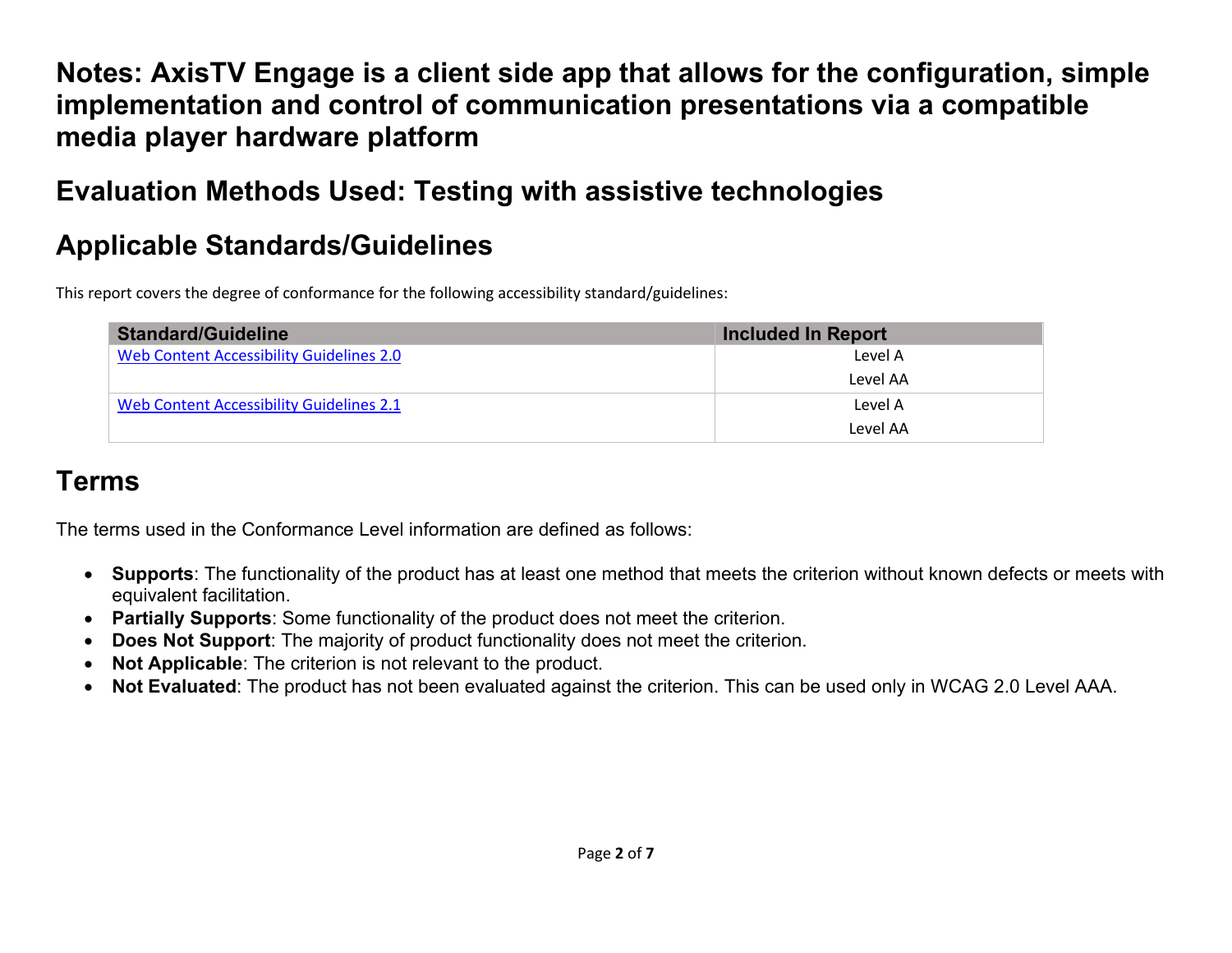# **WCAG 2.x Report**

Note: When reporting on conformance with the WCAG 2.x Success Criteria, they are scoped for full pages, complete processes, and accessibility-supported ways of using technology as documented in the [WCAG 2.0 Conformance Requirements.](https://www.w3.org/TR/WCAG20/#conformance-reqs)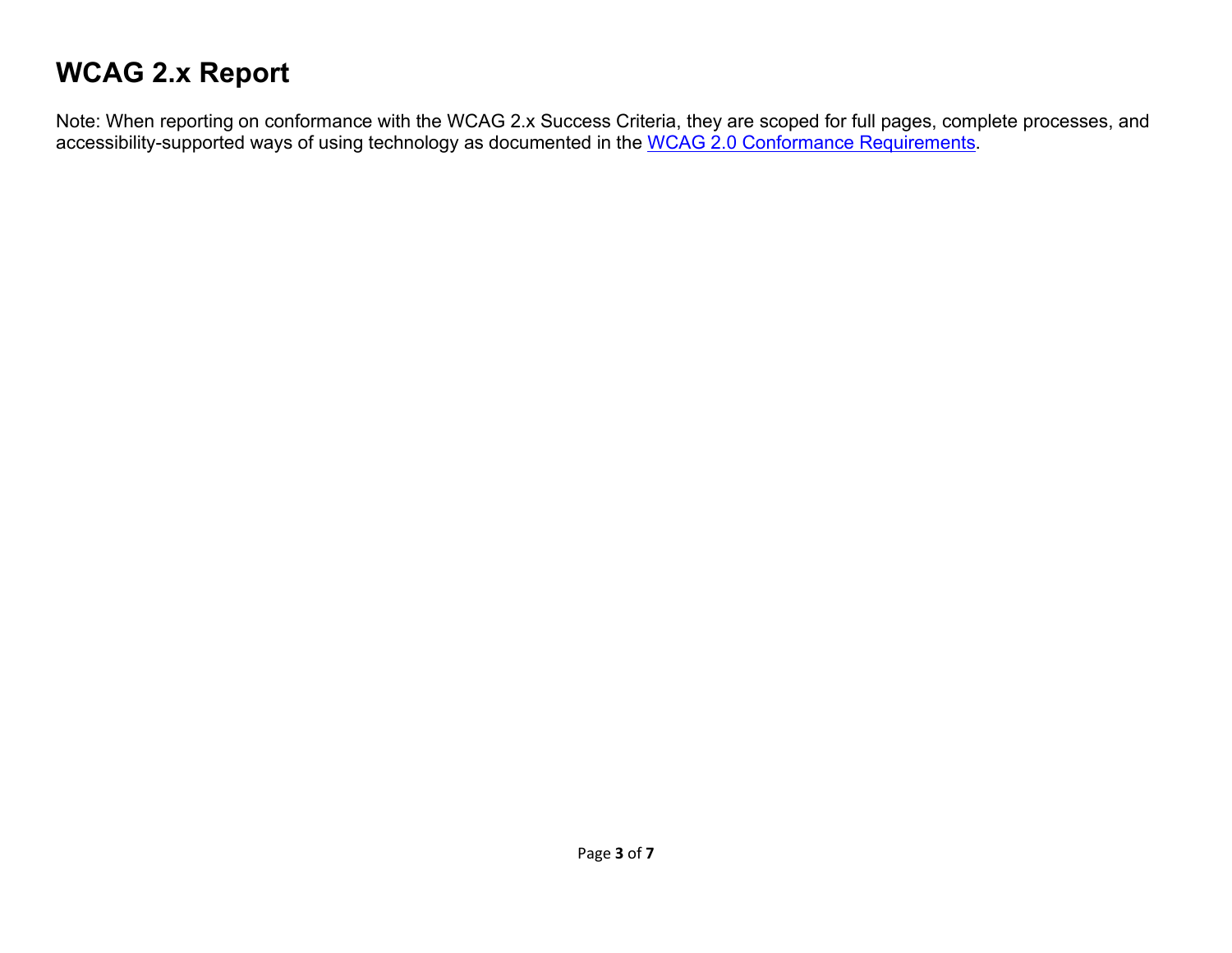#### **Table 1: Success Criteria, Level A**

Notes:

| <b>Criteria</b>                                                      | <b>Conformance Level</b> | <b>Remarks and Explanations</b> |
|----------------------------------------------------------------------|--------------------------|---------------------------------|
| 1.1.1 Non-text Content (Level A)                                     | Supports                 |                                 |
| 1.2.1 Audio-only and Video-only (Prerecorded) (Level A)              | Not Applicable           |                                 |
| 1.2.2 Captions (Prerecorded) (Level A)                               | Not Applicable           |                                 |
| 1.2.3 Audio Description or Media Alternative (Prerecorded) (Level A) | Not Applicable           |                                 |
| 1.3.1 Info and Relationships (Level A)                               | Supports                 |                                 |
| 1.3.2 Meaningful Sequence (Level A)                                  | Supports                 |                                 |
| 1.3.3 Sensory Characteristics (Level A)                              | Supports                 |                                 |
| 1.4.1 Use of Color (Level A)                                         | Supports                 |                                 |
| 1.4.2 Audio Control (Level A)                                        | Not Applicable           |                                 |
| 2.1.1 Keyboard (Level A)                                             | Supports                 |                                 |
| 2.1.2 No Keyboard Trap (Level A)                                     | Supports                 |                                 |
| 2.1.4 Character Key Shortcuts (Level A 2.1 only)                     | Supports                 |                                 |
| 2.2.1 Timing Adjustable (Level A)                                    | Supports                 |                                 |
| 2.2.2 Pause, Stop, Hide (Level A)                                    | Not Applicable           |                                 |
| 2.3.1 Three Flashes or Below Threshold (Level A)                     | <b>Supports</b>          |                                 |
| 2.4.1 Bypass Blocks (Level A)                                        | Supports                 |                                 |
| 2.4.2 Page Titled (Level A)                                          | Supports                 |                                 |
| 2.4.3 Focus Order (Level A)                                          | <b>Supports</b>          |                                 |
| 2.4.4 Link Purpose (In Context) (Level A)                            | <b>Supports</b>          |                                 |
| 2.5.1 Pointer Gestures (Level A 2.1 only)                            | Not Applicable           |                                 |
| 2.5.2 Pointer Cancellation (Level A 2.1 only)                        | Not Applicable           |                                 |
| 2.5.3 Label in Name (Level A 2.1 only)                               | Supports                 |                                 |
| 2.5.4 Motion Actuation (Level A 2.1 only)                            | Not Applicable           |                                 |
| 3.1.1 Language of Page (Level A)                                     | Supports                 |                                 |
| 3.2.1 On Focus (Level A)                                             | Supports                 |                                 |
| 3.2.2 On Input (Level A)                                             | Supports                 |                                 |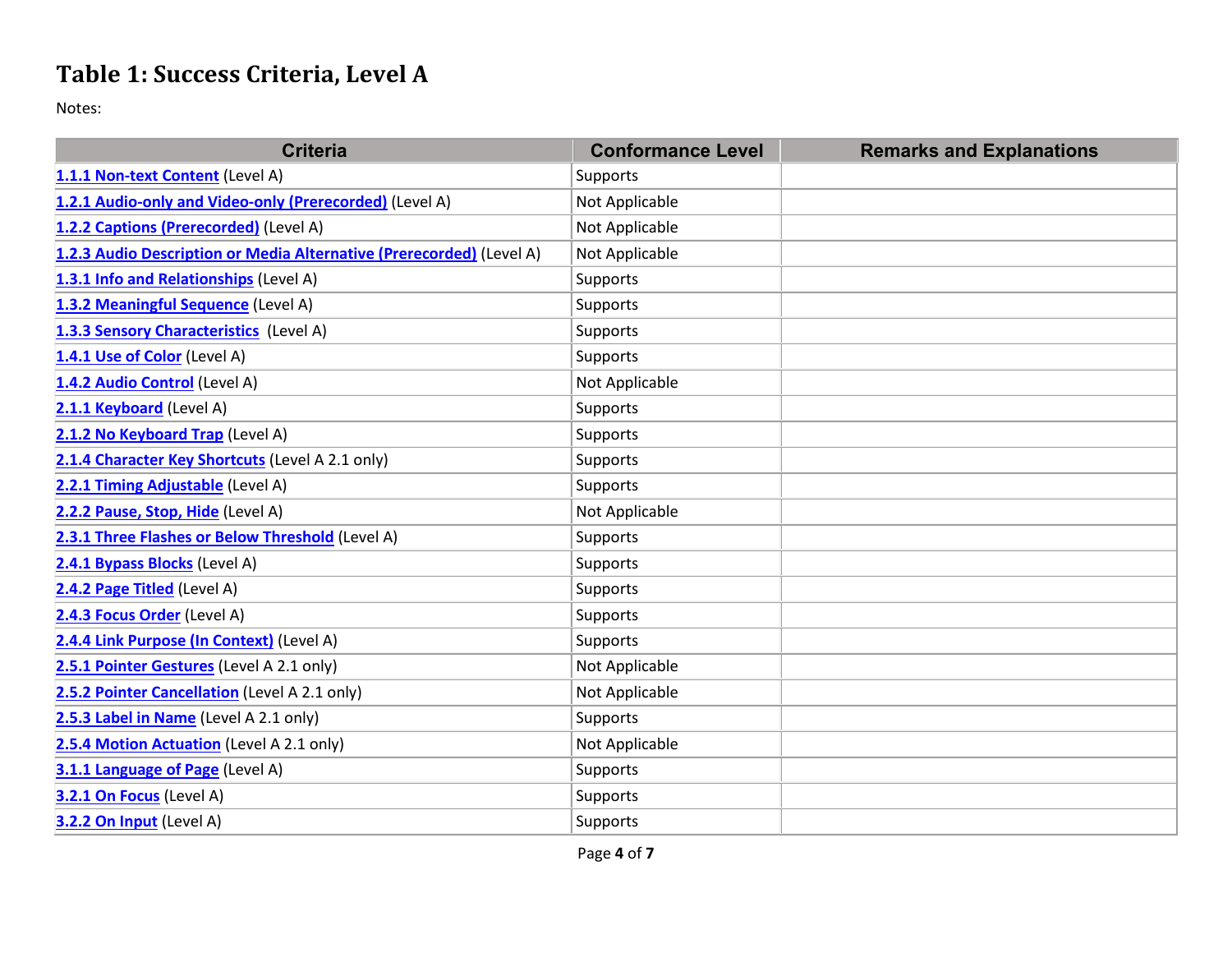| <b>Criteria</b>                               | <b>Conformance Level</b> | <b>Remarks and Explanations</b> |
|-----------------------------------------------|--------------------------|---------------------------------|
| <b>3.3.1 Error Identification (Level A)</b>   | Supports                 |                                 |
| <b>3.3.2 Labels or Instructions (Level A)</b> | Supports                 |                                 |
| <b>4.1.1 Parsing (Level A)</b>                | Supports                 |                                 |
| 4.1.2 Name, Role, Value (Level A)             | Supports                 |                                 |

#### **Table 2: Success Criteria, Level AA**

Notes:

| <b>Criteria</b>                                            | <b>Conformance Level</b> | <b>Remarks and Explanations</b> |
|------------------------------------------------------------|--------------------------|---------------------------------|
| 1.2.4 Captions (Live) (Level AA)                           | Not Applicable           |                                 |
| 1.2.5 Audio Description (Prerecorded) (Level AA)           | Not Applicable           |                                 |
| 1.3.4 Orientation (Level AA 2.1 only)                      | Not Applicable           |                                 |
| 1.3.5 Identify Input Purpose (Level AA 2.1 only)           | <b>Supports</b>          |                                 |
| 1.4.3 Contrast (Minimum) (Level AA)                        | <b>Supports</b>          |                                 |
| 1.4.4 Resize text (Level AA)                               | <b>Supports</b>          |                                 |
| 1.4.5 Images of Text (Level AA)                            | <b>Supports</b>          |                                 |
| 1.4.10 Reflow (Level AA 2.1 only)                          | <b>Supports</b>          |                                 |
| 1.4.11 Non-text Contrast (Level AA 2.1 only)               | Supports                 |                                 |
| 1.4.12 Text Spacing (Level AA 2.1 only)                    | <b>Supports</b>          |                                 |
| 1.4.13 Content on Hover or Focus (Level AA 2.1 only)       | <b>Supports</b>          |                                 |
| 2.4.5 Multiple Ways (Level AA)                             | <b>Supports</b>          |                                 |
| 2.4.6 Headings and Labels (Level AA)                       | <b>Supports</b>          |                                 |
| 2.4.7 Focus Visible (Level AA)                             | <b>Supports</b>          |                                 |
| 3.1.2 Language of Parts (Level AA)                         | <b>Supports</b>          |                                 |
| <b>3.2.3 Consistent Navigation</b> (Level AA)              | Supports                 |                                 |
| <b>3.2.4 Consistent Identification (Level AA)</b>          | Supports                 |                                 |
| <b>3.3.3 Error Suggestion</b> (Level AA)                   | Supports                 |                                 |
| 3.3.4 Error Prevention (Legal, Financial, Data) (Level AA) | <b>Supports</b>          |                                 |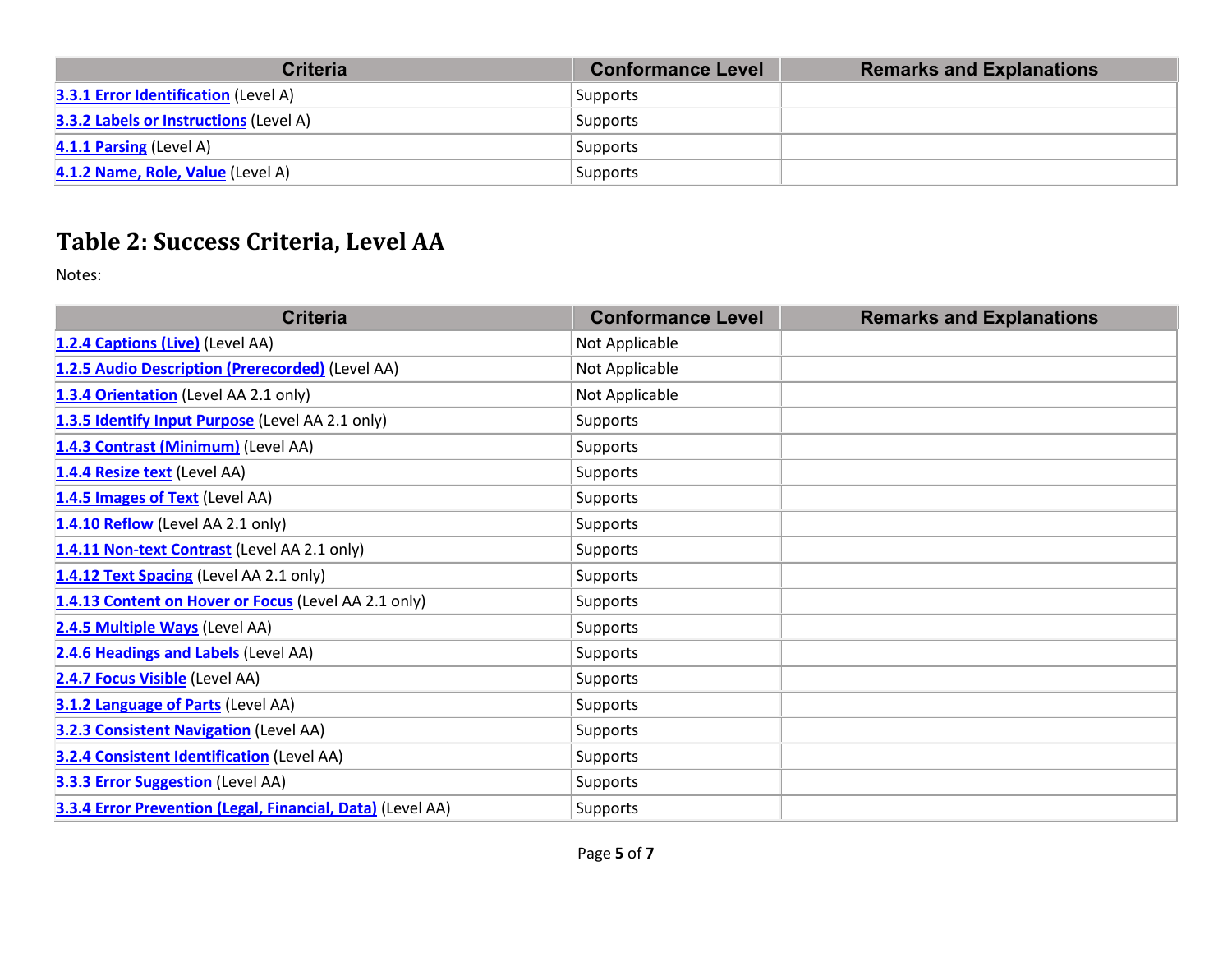| Criteria                                  | <b>Conformance Level</b> | <b>Remarks and Explanations</b> |
|-------------------------------------------|--------------------------|---------------------------------|
| 4.1.3 Status Messages (Level AA 2.1 only) | Supports                 |                                 |

#### **Table 3: Success Criteria, Level AAA**

Notes:

| <b>Criteria</b>                                            | <b>Conformance Level</b> | <b>Remarks and Explanations</b> |
|------------------------------------------------------------|--------------------------|---------------------------------|
| 1.2.6 Sign Language (Prerecorded) (Level AAA)              | <b>Not Evaluated</b>     |                                 |
| 1.2.7 Extended Audio Description (Prerecorded) (Level AAA) | <b>Not Evaluated</b>     |                                 |
| 1.2.8 Media Alternative (Prerecorded) (Level AAA)          | Not Evaluated            |                                 |
| 1.2.9 Audio-only (Live) (Level AAA)                        | <b>Not Evaluated</b>     |                                 |
| 1.3.6 Identify Purpose (Level AAA 2.1 only)                | Not Evaluated            |                                 |
| 1.4.6 Contrast (Enhanced) (Level AAA)                      | <b>Not Evaluated</b>     |                                 |
| 1.4.7 Low or No Background Audio (Level AAA)               | <b>Not Evaluated</b>     |                                 |
| 1.4.8 Visual Presentation (Level AAA)                      | <b>Not Evaluated</b>     |                                 |
| 1.4.9 Images of Text (No Exception) (Level AAA)            | <b>Not Evaluated</b>     |                                 |
| 2.1.3 Keyboard (No Exception) (Level AAA)                  | <b>Not Evaluated</b>     |                                 |
| 2.2.3 No Timing (Level AAA)                                | <b>Not Evaluated</b>     |                                 |
| 2.2.4 Interruptions (Level AAA)                            | <b>Not Evaluated</b>     |                                 |
| 2.2.5 Re-authenticating (Level AAA)                        | Not Evaluated            |                                 |
| 2.2.6 Timeouts (Level AAA 2.1 only)                        | <b>Not Evaluated</b>     |                                 |
| 2.3.2 Three Flashes (Level AAA)                            | <b>Not Evaluated</b>     |                                 |
| 2.3.3 Animation from Interactions (Level AAA 2.1 only)     | <b>Not Evaluated</b>     |                                 |
| 2.4.8 Location (Level AAA)                                 | <b>Not Evaluated</b>     |                                 |
| 2.4.9 Link Purpose (Link Only) (Level AAA)                 | Not Evaluated            |                                 |
| 2.4.10 Section Headings (Level AAA)                        | <b>Not Evaluated</b>     |                                 |
| 2.5.5 Target Size (Level AAA 2.1 only)                     | <b>Not Evaluated</b>     |                                 |
| 2.5.6 Concurrent Input Mechanisms (Level AAA 2.1 only)     | Not Evaluated            |                                 |
| 3.1.3 Unusual Words (Level AAA)                            | <b>Not Evaluated</b>     |                                 |